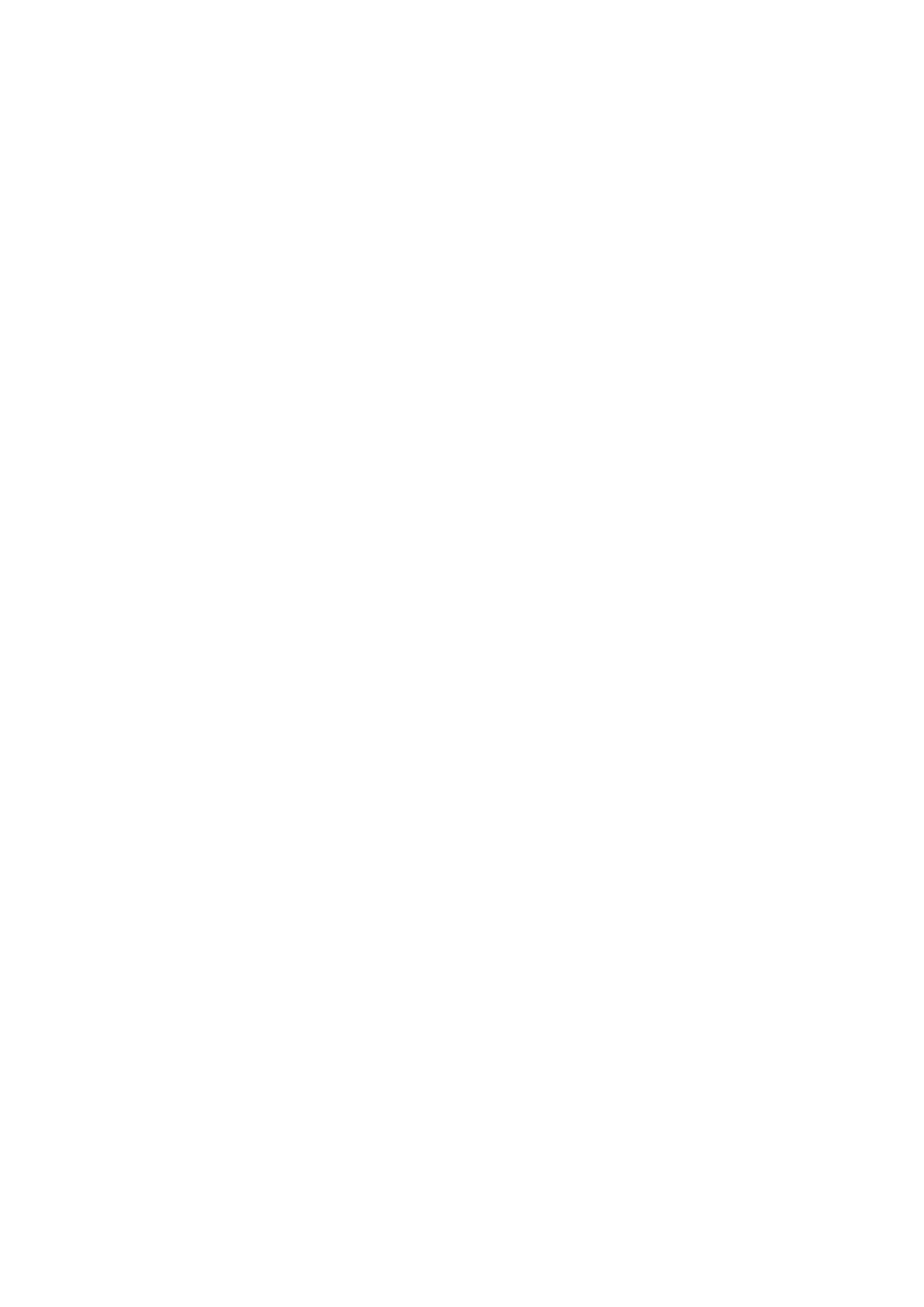# **Contents**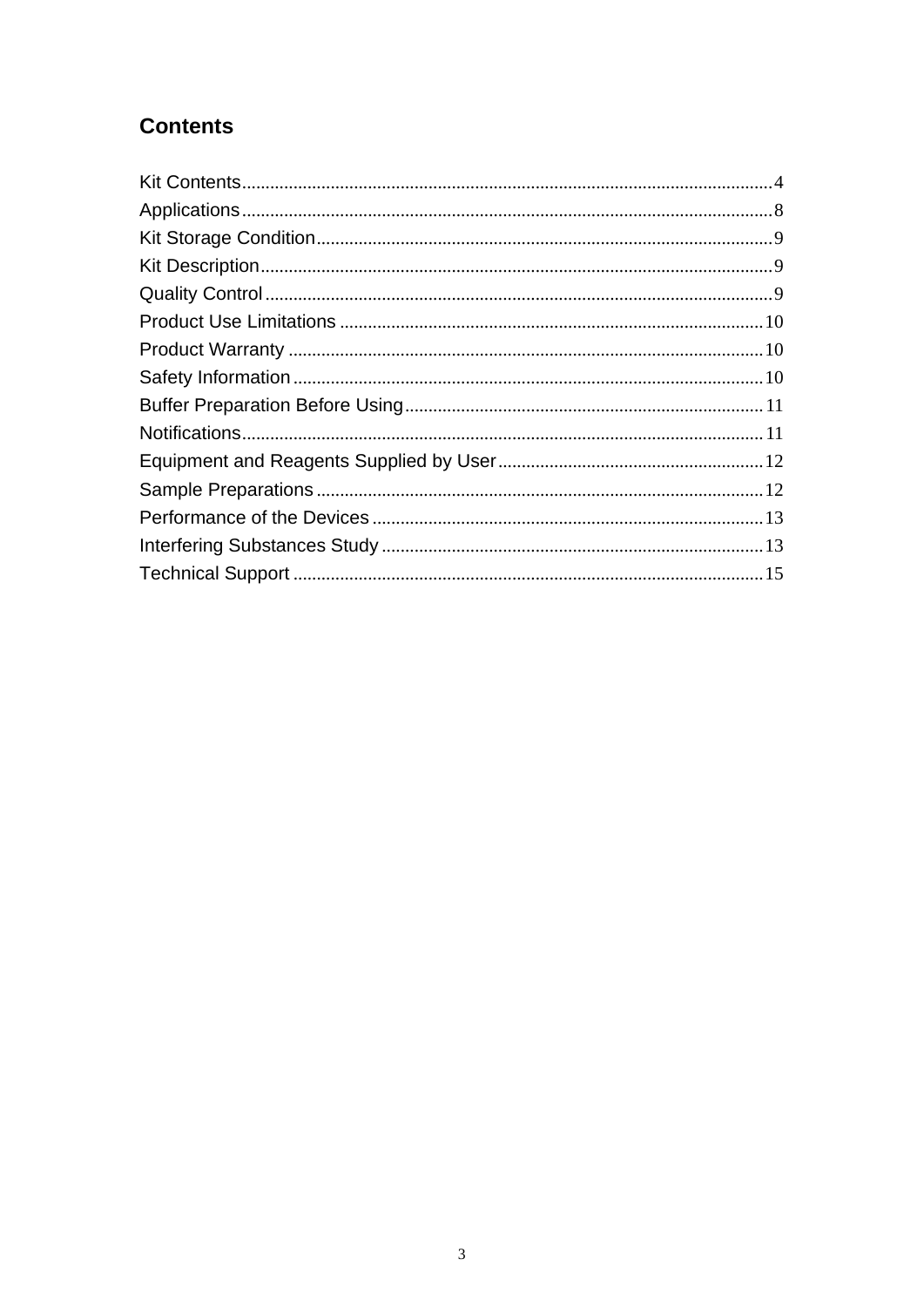# <span id="page-3-0"></span>Kit Contents

| LabTurbo             | <b>DNA Mini Kit</b> | DNA Mini Kit      | <b>DNA Mini Kit</b> | <b>DNA Mini Kit</b> | <b>DNA Mini Kit</b> |
|----------------------|---------------------|-------------------|---------------------|---------------------|---------------------|
| Kit                  |                     |                   |                     |                     |                     |
|                      | 24C-                | 24C-              | 24C-                | 24C-                | 24C-                |
| Cat. No.             | LGD480-220          | LGD480-300        | LGD480-500          | LGD480-1000         | LGD480-2000         |
| Number of            |                     |                   |                     |                     |                     |
| preparations         | 480                 | 480               | 480                 | 480                 | 480                 |
| Column               |                     |                   |                     |                     |                     |
| set                  | 480                 | 480               | 480                 | 480                 | 480                 |
| Sample               |                     |                   |                     |                     |                     |
| 6-tube strip         | 100                 | 100               | 100                 | 100                 | 100                 |
| <b>Elution tubes</b> |                     |                   |                     |                     |                     |
| 2.0ml                | 480                 | 480               | 480                 | 480                 | 480                 |
| <b>DLL</b>           | 1 x 220 ml          | 1 x 200 ml        | $2 \times 200$ ml   | 3 x 200 ml          | $1 \times 160$ ml   |
|                      |                     |                   |                     |                     | 1 x 500 ml          |
| LW1                  | 1 x 38 ml           | 38 ml<br>1 x      |                     | 1 x 95 ml           |                     |
| (concentrate)        | 3 x 175 ml          | $3 \times 175$ ml | 4 x 175 ml          | 4 x 175 ml          | 5 x 175 ml          |
| <b>CCEB</b>          | 2 x 500 ml          | $2 \times 500$ ml | $2 \times 500$ ml   | $2 \times 500$ ml   | 2 x 500 ml          |
|                      |                     |                   |                     |                     |                     |
| Proteinase K         | $2 \times 5$ ml     | $3 \times 5$ ml   | $5 \times 5$ ml     | $9 \times 6$ ml     | $17 \times 6$ ml    |
|                      |                     |                   |                     |                     |                     |
| Handbook             | 1                   | 1                 | 1                   | 1                   | 1                   |
|                      |                     |                   |                     |                     |                     |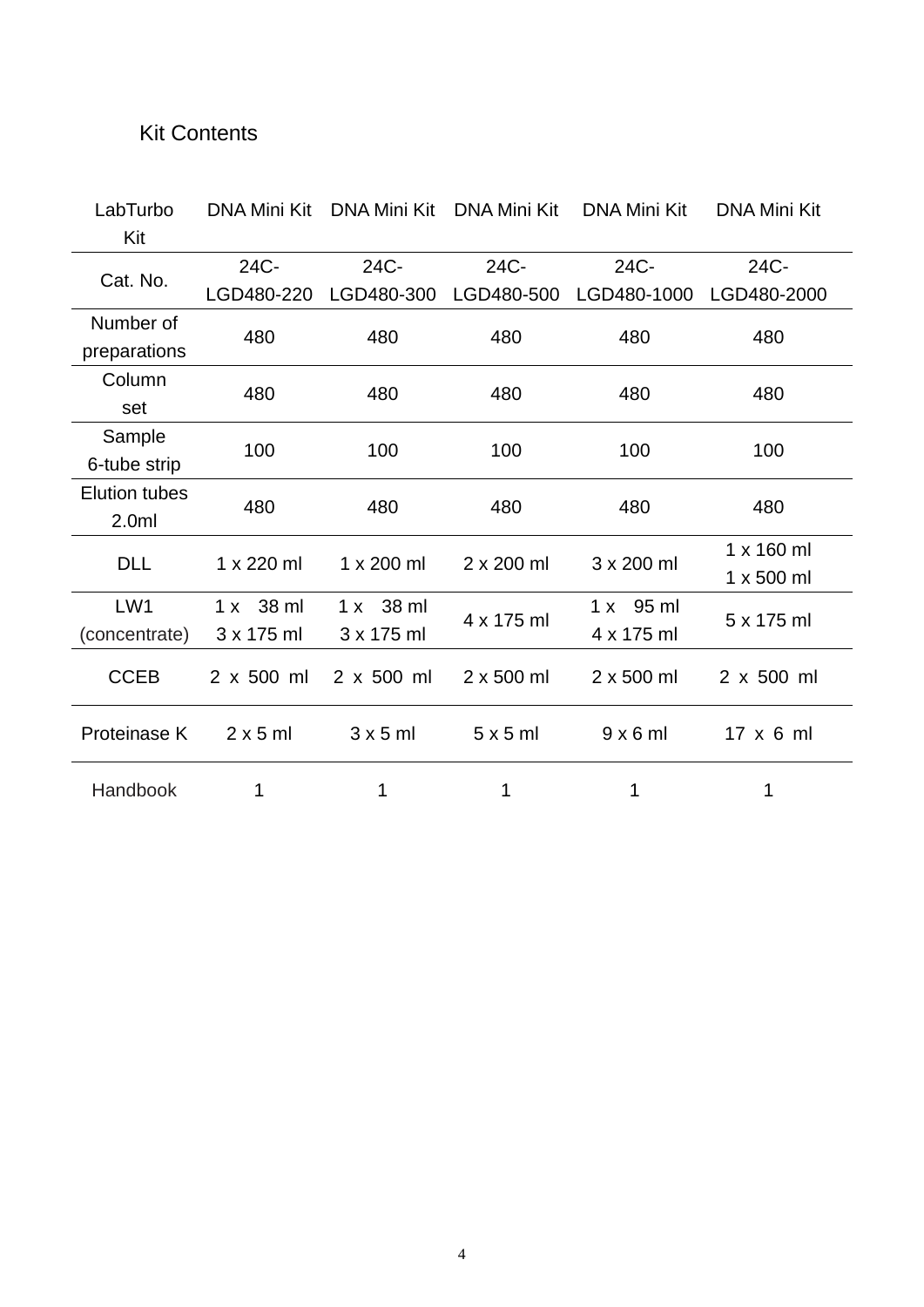| LabTurbo             |                   | Virus Mini Kit Virus Mini Kit Virus Mini Kit Virus Mini Kit |                   |                   |  |
|----------------------|-------------------|-------------------------------------------------------------|-------------------|-------------------|--|
| Kit                  |                   |                                                             |                   |                   |  |
| Cat. No.             | 24C-              | 24C-                                                        | 24C-              | 24C-              |  |
|                      | LVN480-220        | LVN480-300                                                  | LVN480-500        | LVN480-1000       |  |
| Number of            | 480               | 480                                                         | 480               | 480               |  |
| preparations         |                   |                                                             |                   |                   |  |
| Column               | 480               | 480                                                         | 480               | 480               |  |
| set                  |                   |                                                             |                   |                   |  |
| Sample 6-tube        | 100               | 100                                                         | 100               | 100               |  |
| strip                |                   |                                                             |                   |                   |  |
| <b>Elution tubes</b> | 480               | 480                                                         | 480               | 480               |  |
| 2.0 <sub>m</sub>     |                   |                                                             |                   |                   |  |
| <b>VLL</b>           | $2 \times 110$ ml | $2 \times 140$ ml                                           | 2 x 200 ml        | 3 x 200 ml        |  |
| LW <sub>1</sub>      | $1 x 38$ ml       | $1 \times 95$ ml                                            | 4 x 175 ml        | $1 \times 95$ ml  |  |
| (concentrate)        | 3 x 175 ml        | 3 x 175 ml                                                  |                   | 4 x 175 ml        |  |
| <b>CCEB</b>          | $2 \times 500$ ml | 2 x 500 ml                                                  | $2 \times 500$ ml | $2 \times 500$ ml |  |
| Proteinase K         | $2 \times 5$ ml   | $3 \times 5$ ml                                             | 5x5m              | $9 \times 6$ ml   |  |
| <b>BE</b> solution   | $2 \times 1.1$ ml | $2 \times 1.4$ ml                                           | $2 \times 2.0$ ml | $3 \times 2.0$ ml |  |
| Handbook             | 1                 | 1                                                           | 1                 | 1                 |  |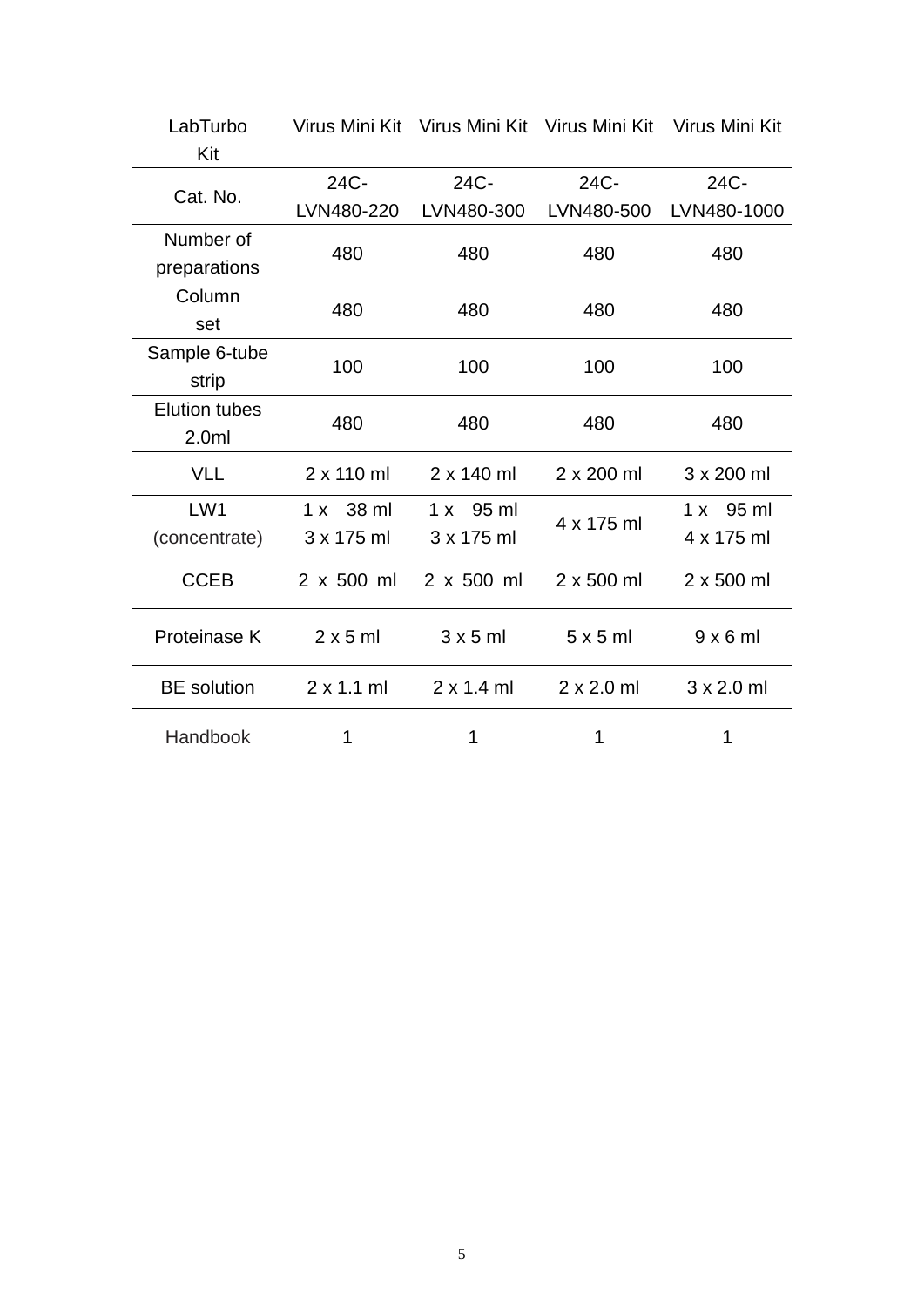| LabTurbo               | <b>RNA Mini Kit</b> | <b>RNA Mini Kit</b> |  |
|------------------------|---------------------|---------------------|--|
| Kit                    |                     |                     |  |
| Cat. No.               | 24C-                | 24C-                |  |
|                        | LTR480-500          | LTR480-1000         |  |
| Number of              | 480                 | 480                 |  |
| preparations           |                     |                     |  |
| Column                 | 480                 | 480                 |  |
| set                    |                     |                     |  |
| Filter column          | 480                 | 480                 |  |
| <b>Collection tube</b> | 480                 | 480                 |  |
| Sample 6-tube strip    | 100                 | 100                 |  |
| <b>Elution tubes</b>   | 480                 | 480                 |  |
| 2.0 <sub>m</sub>       |                     |                     |  |
| <b>RLL</b>             | 300 ml              | 600 ml              |  |
| LW1                    | $1 \times 95$ ml    | $1 \times 95$ ml    |  |
| (concentrate)          | 1 x 175 ml          | 1 x 175 ml          |  |
|                        | 1 x 200 ml          | 1 x 200 ml          |  |
| <b>CCEB</b>            | 2 x 500 ml          | 2 x 500 ml          |  |
| Handbook               | 1                   | 1                   |  |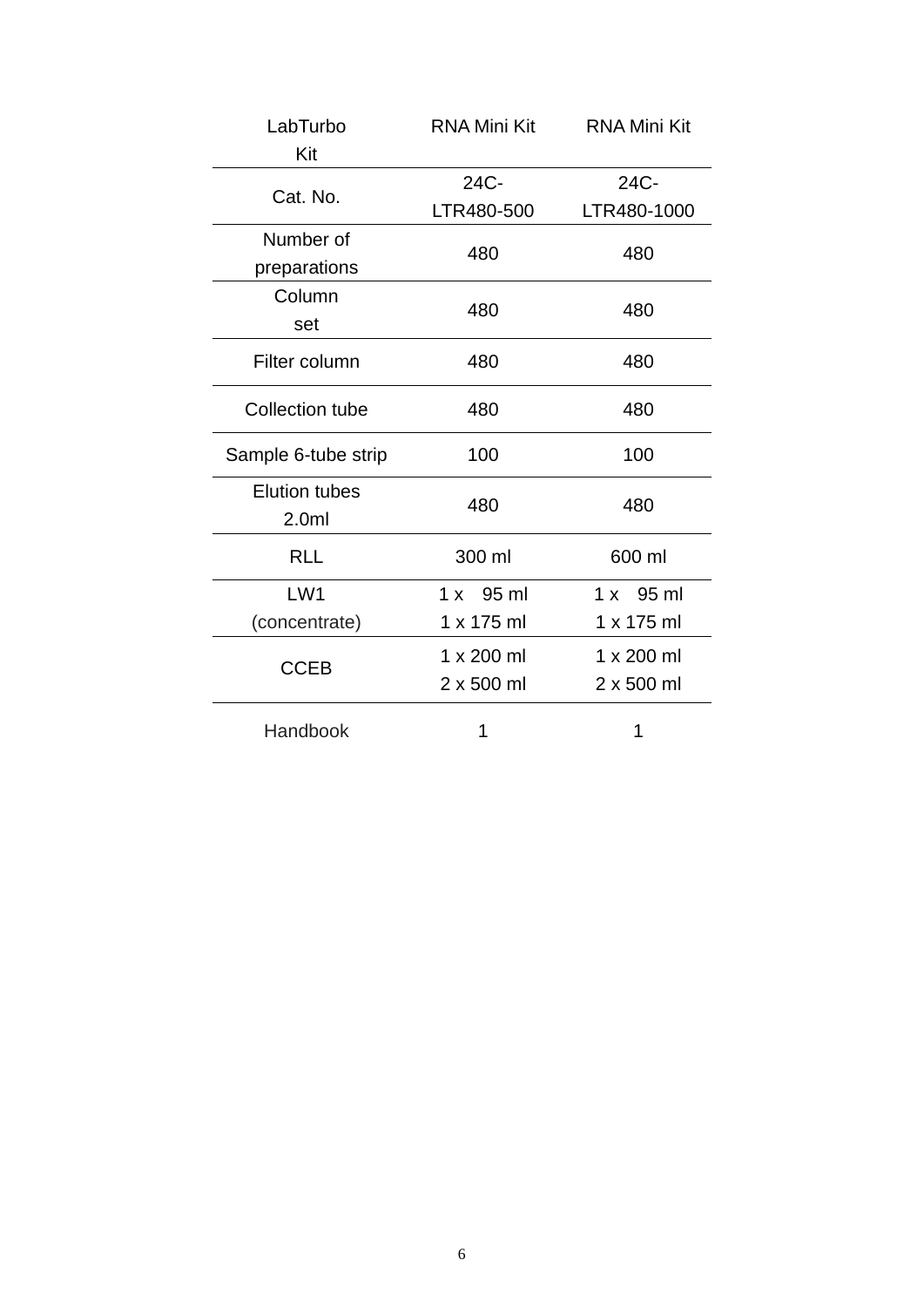| LabTurbo             | <b>Viral DNA/RNA</b> | <b>Viral DNA/RNA</b> | <b>Viral DNA/RNA</b> |  |
|----------------------|----------------------|----------------------|----------------------|--|
| Kit                  | Mini Kit             | Mini Kit             | Mini Kit             |  |
|                      | 24C-                 | 24C-                 | 24C-                 |  |
| Cat. No.             | LVX480-300           | LVX480-500           | LVX480-1000          |  |
| Number of            | 480                  | 480                  | 480                  |  |
| preparations         |                      |                      |                      |  |
| Column               | 480                  | 480                  | 480                  |  |
| set                  |                      |                      |                      |  |
| Sample 6-tube        | 100                  | 100                  | 100                  |  |
| strip                |                      |                      |                      |  |
| <b>Elution tubes</b> | 480                  | 480                  | 480                  |  |
| 2.0 <sub>m</sub>     |                      |                      |                      |  |
| <b>VXL</b>           | $2 \times 140$ ml    | $1 \times 160$ ml    | 3 x 200 ml           |  |
|                      |                      | 1 x 200 ml           |                      |  |
| <b>BE</b> solution   | $2 \times 1.4$ ml    | $1 \times 1.6$ ml    | $3 \times 2.0$ ml    |  |
|                      |                      |                      |                      |  |
| LW <sub>1</sub>      | $1 \times 95$ ml     | $1 \times 95$ ml     | $2x$ 95 ml           |  |
| (concentrate)        | 3 x 175 ml           | 3 x 175 ml           | 3 x 175 ml           |  |
| <b>CCEB</b>          | 2 x 500 ml           | 2 x 500 ml           | 2 x 500 ml           |  |
| Proteinase K         | $3 \times 5$ ml      | 5x5m                 | $9 \times 6$ ml      |  |
| Handbook             | 1                    | 1                    | 1                    |  |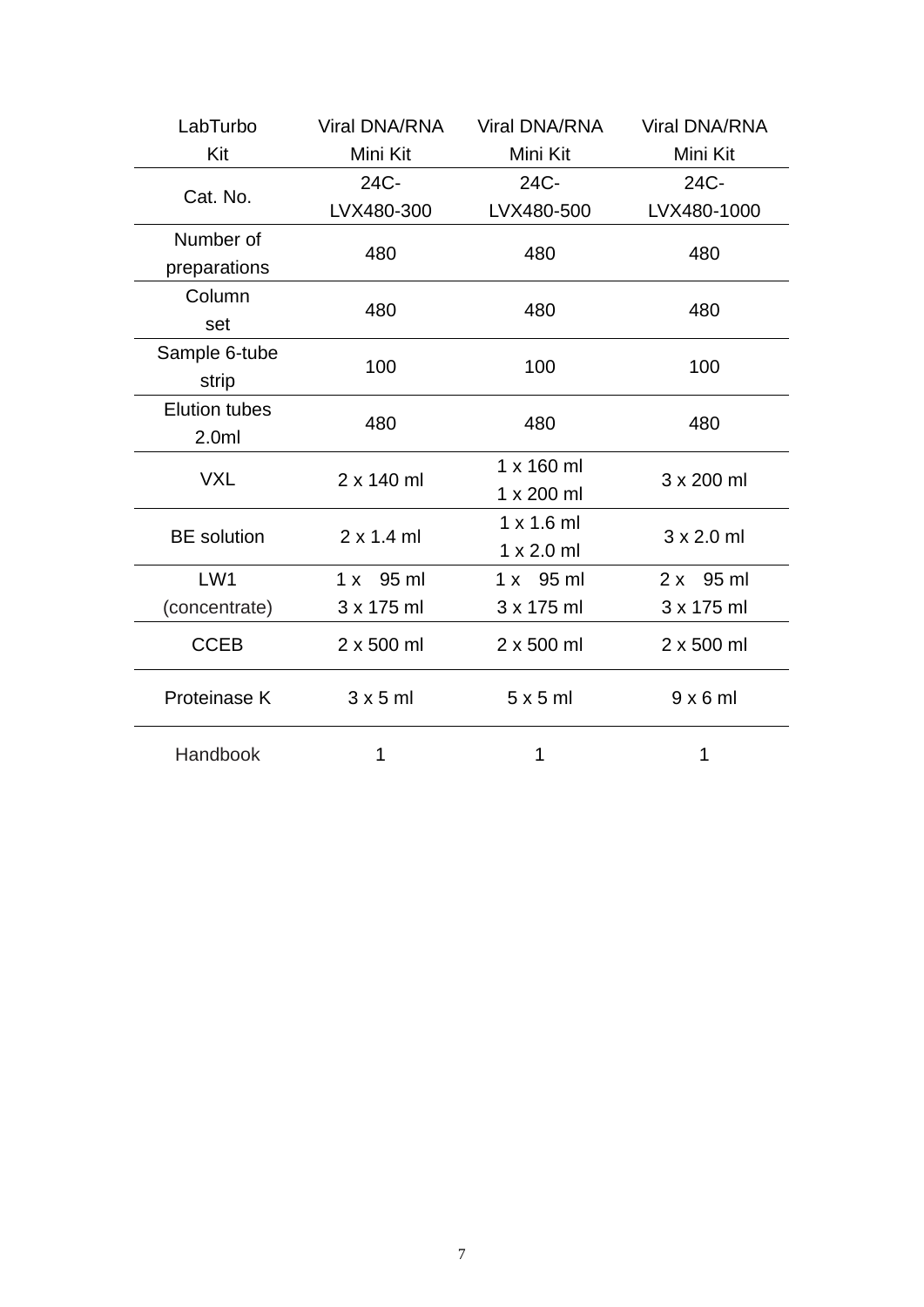# <span id="page-7-0"></span>**Applications**

LabTurbo kits can effectively purify cellular, viral, bacterial, fungal, tissue, plant, and circulation DNA/RNA from a broad range of samples such as blood, blood cells, buffy coat, cultured cells, plasma, serum, culture medium, urine, sputum, stool, bronchoalveolar lavage (BAL), synovial fluids, buccal swab, pharyngeal swab, vaginal swab, forensic samples (cigarette butts; blood stain; straw; tape; chewing gum), fixed tissue (FFPE), plant (rice; wheat; leave; seed), fish, and food products.

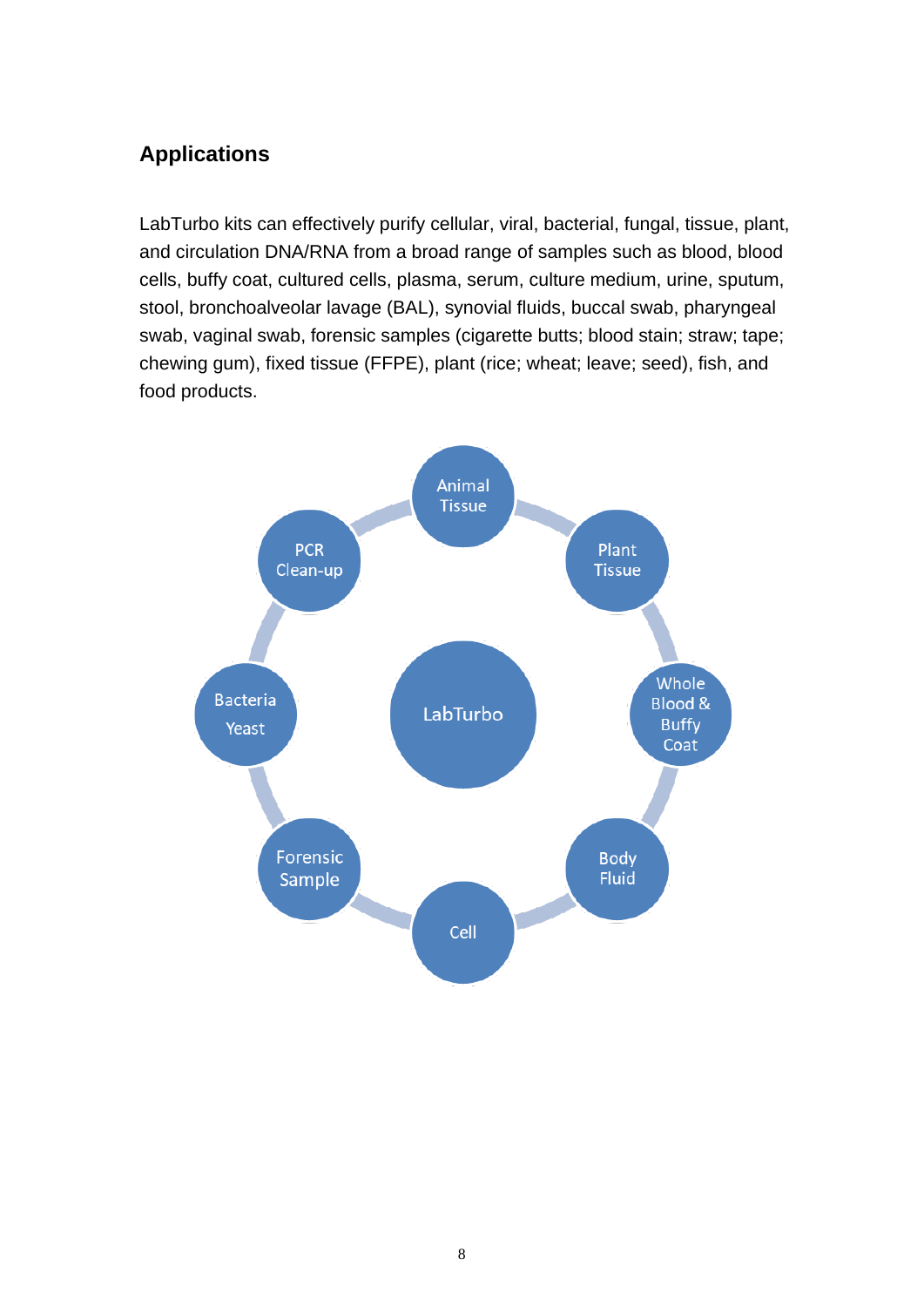

# <span id="page-8-0"></span>**Kit Storage Condition**

All components of the kits including proteinase K can be stored at room temperature  $(15 - 25^{\circ}C)$  for up to one year.

## <span id="page-8-1"></span>**Kit Description**

All LabTurbo Kits use silica membrane-chaotropic technology for purifications of high-quality DNA/RNA from a wide range of samples. The kits are designed for automated processing on LabTurbo 24 and 48 Compact System.

Purified nucleic acids are free of proteins, nucleases, and other impurities. The purified DNA/RNA are ready to use for highly sensitive detection in downstream assays, such as PCR, real-time PCR, NGS, SNP, or other enzymatic reactions.

## <span id="page-8-2"></span>**Quality Control**

LabTurbo Kits are developed by Taigen Bioscience Corporation. The performance of LabTurbo Kits is inspected and tested routinely on a lot-to-lot basis in our QC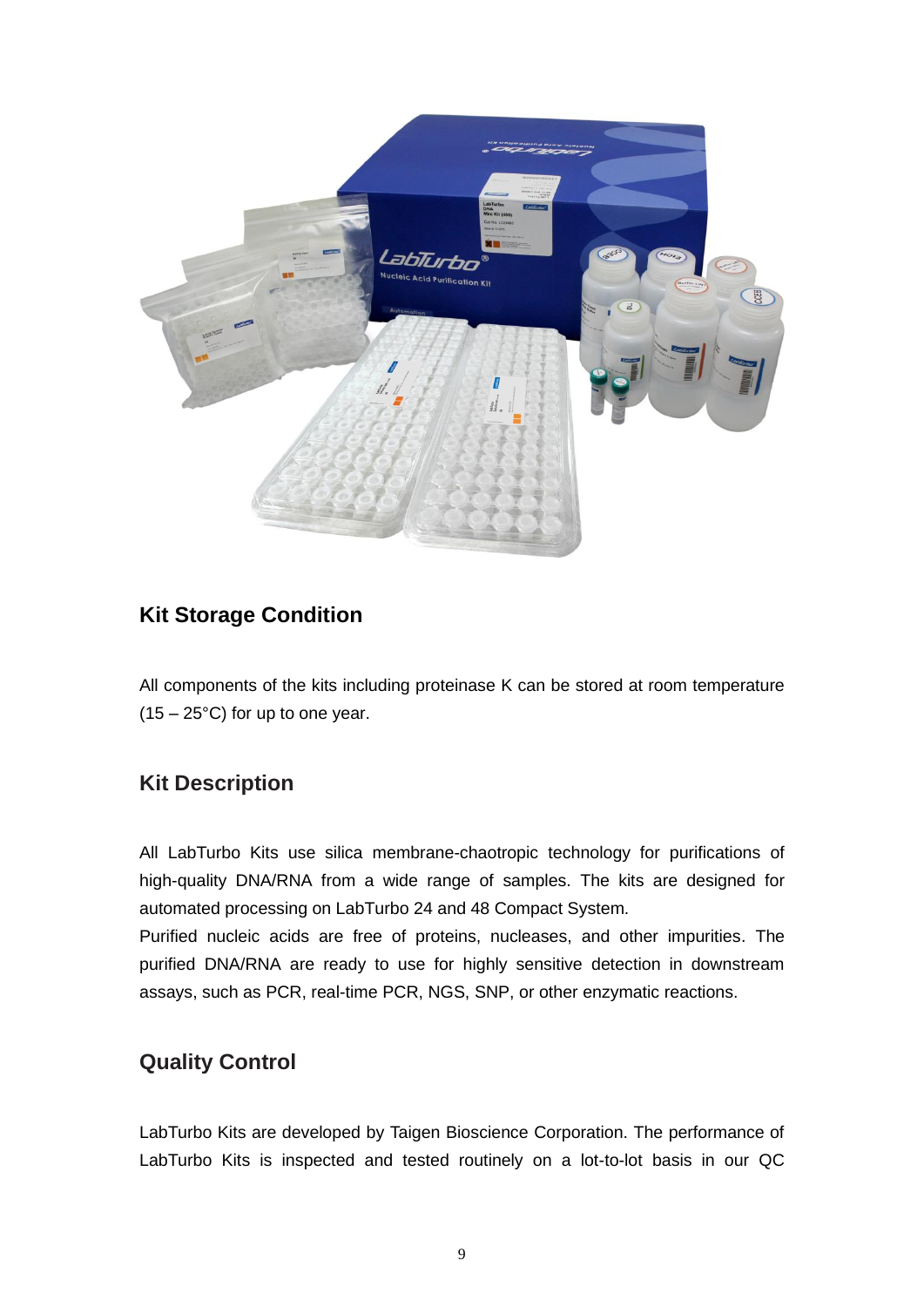laboratory. All components and plastic consumables of LabTurbo Kits are validated by visual, physical, DNase free, RNase free, human genomic DNA free, purity, yield and sensitivity tests, etc. with appropriate sample types, reagents, physical, and biochemical methods prior to the shipments.

### <span id="page-9-0"></span>**Product Use Limitations**

LabTurbo kits are intended for research purposes. Clinical usages should be validated by the users and comply with the regulations and laws of local governments. All the kit components should be handled with care and attention described in this handbook. Waste should be disposed properly in accordance with all local and regional regulations.

### <span id="page-9-1"></span>**Product Warranty**

Taigen Bioscience Corporation guarantees the performance of all products as described in our product manual. It is the user's responsibility to ascertain the suitability of the product for his/her particular use. Taigen Bioscience reserves the rights to alter any product, elements, and ingredients to improve operational simplicity and performance.

## <span id="page-9-2"></span>**Safety Information**

When working with chemicals and potentially infective pathogens, always wear a suitable lab coat, disposable gloves, and protective goggles. Material Safety Data Sheets for all components of LabTurbo Kits can be requested by emailing Taigen Bioscience Corporation.

During the extraction procedures, the waste may contain guanidine salts from Buffers DLL, VLL, DRVL, and LW1. Avoid mixing bleach with the waste. If any liquids from the aforementioned buffer spill out, clean with suitable detergent and water. If the spill contains potentially infectious agents, clean the affected areas with 5% bleach.

#### **Buffer DLL, VLL, DRVL, and LW1**

Contain guanidine hydrochloride: harmful if swallowed. Irritating to eyes and skin.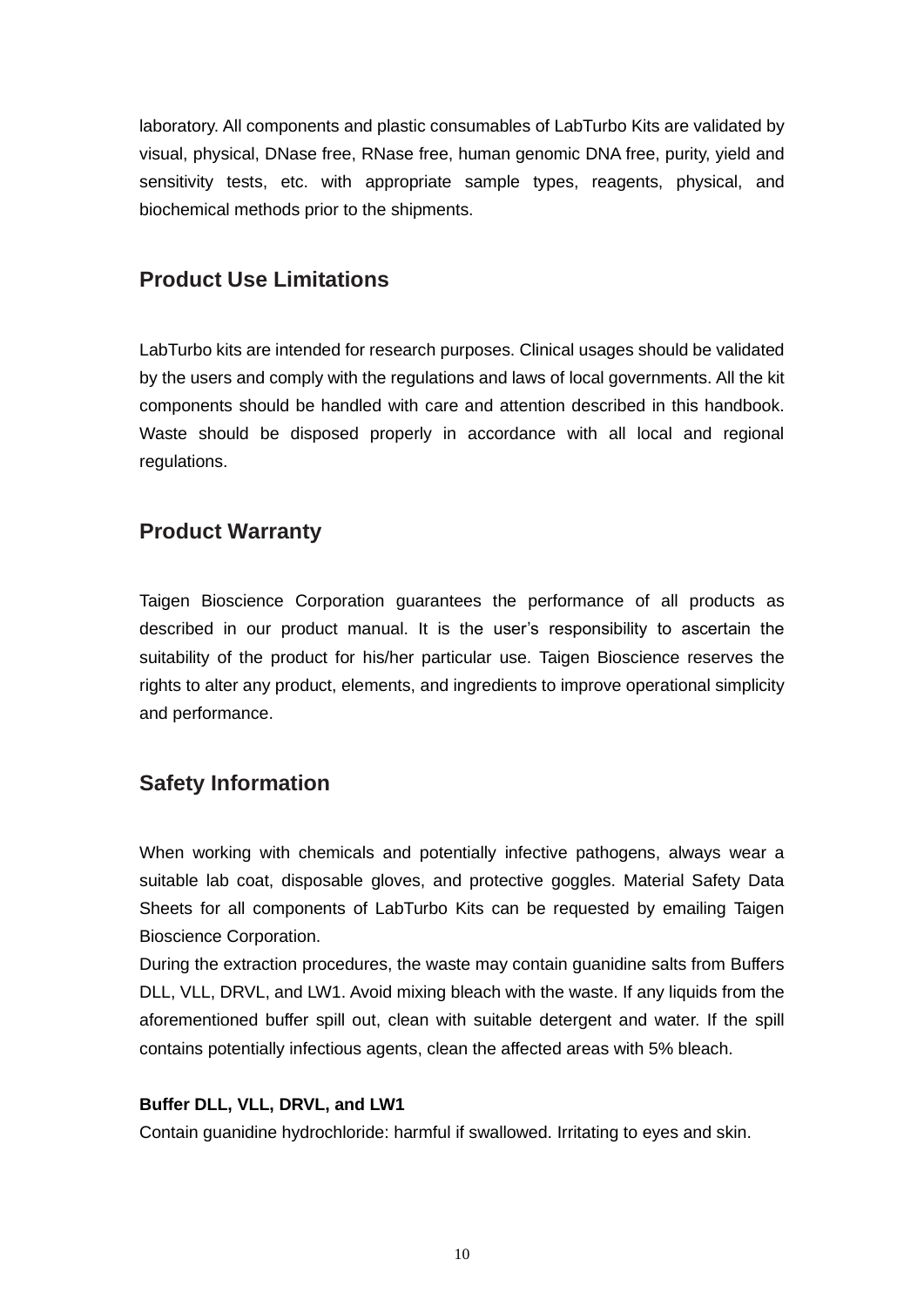#### **Proteinase K**

<span id="page-10-0"></span>Sensitizer, irritant. Please wear suitable protective clothing and gloves.

## **Buffer Preparation Before Using**

#### **Buffer LW1**

Add ethanol (96 – 100%) to a concentrated Buffer LW1, by following the instruction on the bottle, and mark it properly. Between runs, store the reconstituted Buffer LW1 at room temperature (15 – 25°C). Always mix Buffer LW1 by gentle shakes before use.

#### **Buffer VLL / DRVL**

Add the instructed amount of BE solution to Buffer VLL / DRVL to form the 1% BE solution (v/v) in Buffer VLL / DRVL before use. The reconstituted Buffer VLL / DRVL can be stored at room temperature  $(15 - 25^{\circ}C)$  for up to two months.

### <span id="page-10-1"></span>**Notifications**

- $\blacksquare$ Proteinase K, DLL buffer and CCEB are all ready to use.
- If any precipitate forms in Buffer DLL/VLL/DRVL, dissolve it by incubating at 70°C.
- $\blacksquare$ Both fresh and frozen tissues can be used for RNA extraction. Tissues can be stored at –70°C for several months. Flash-freeze tissues in liquid nitrogen, and immediately transfer to –70°C environments. Do not allow tissues to thaw during weighing or handling prior to disruption in Buffer RLL.
- $\blacksquare$ Ensure that 96-100% EtOH is added to Buffer LW1 concentrate according to the instruction on the LW1 bottle.
- Ensure that the instructed amount of BE solution is added to Buffer VLL / DRVL before use.
- To guarantee that all the automation processes are accurately executed, please use the sample tube and elution tube supplied in the kit; **It is not allowed to use other tubes.**
- All centrifugation steps are carried out at room temperature, if necessary.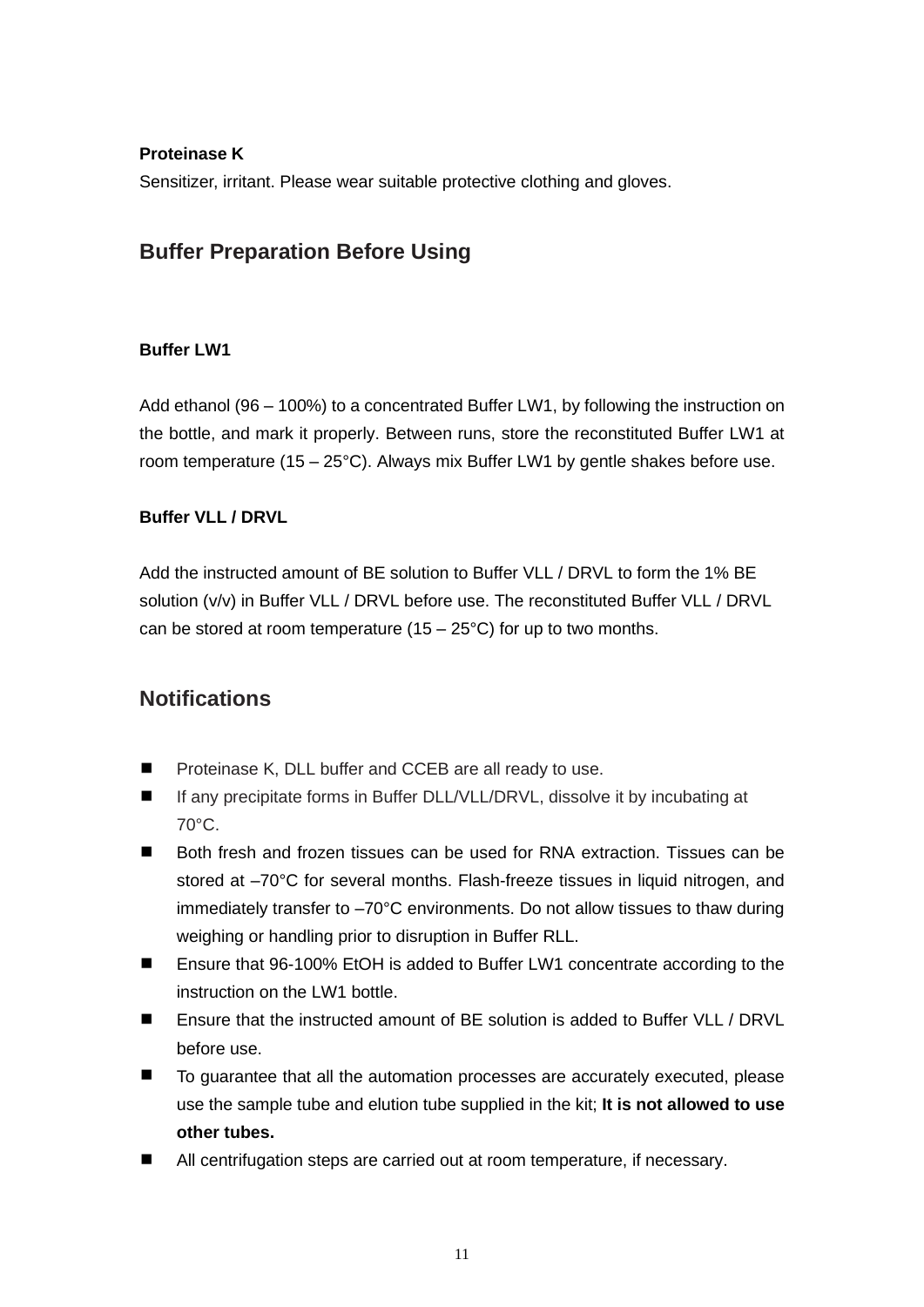- $\blacksquare$ Read the user manual carefully before using LabTurbo workstation.
- <span id="page-11-0"></span>The plastic consumables and reagents are not intended to be reused.

# **Equipment and Reagents Supplied by User**

- $\blacksquare$ LabTurbo automated nucleic acid purification system - LabTurbo 24 Compact System
- LabTurbo robotic filtered tips (1100 µl) cat. No. S0550  $\blacksquare$
- $\blacksquare$ 96-100% Ethanol
- LTL (offered separately; for tissue DNA lysis)  $\blacksquare$
- $\blacksquare$ β-mercaptoethanol (for RNA extraction)
- $\blacksquare$ DNase I (for RNA extraction)
- $\blacksquare$ Homogenizer (for tissue/plant samples)

### <span id="page-11-1"></span>**Sample Preparations**

If you intend to process the following sample type(s), please contact us or your local distributor for sample preparation procedures.

- $\blacksquare$ Human/animal tissues
- $\blacksquare$ Human serum/plasma
- Frozen human whole blood  $\blacksquare$
- $\blacksquare$ Human buffy coat
- $\blacksquare$ Cultured cell
- $\blacksquare$ Oral swab/Genital swab
- $\blacksquare$ Forensic samples (Cigarette butt, swab, straw, glove, etc)
- $\blacksquare$ Gram-negative bacteria in urine
- $\blacksquare$ Bronchoaveolar lavage (BAL) fluid
- $\blacksquare$ Formalin-fixed, paraffin embedded tissue (FFPE)
- $\blacksquare$ Sputum
- Stool  $\blacksquare$
- Vaccine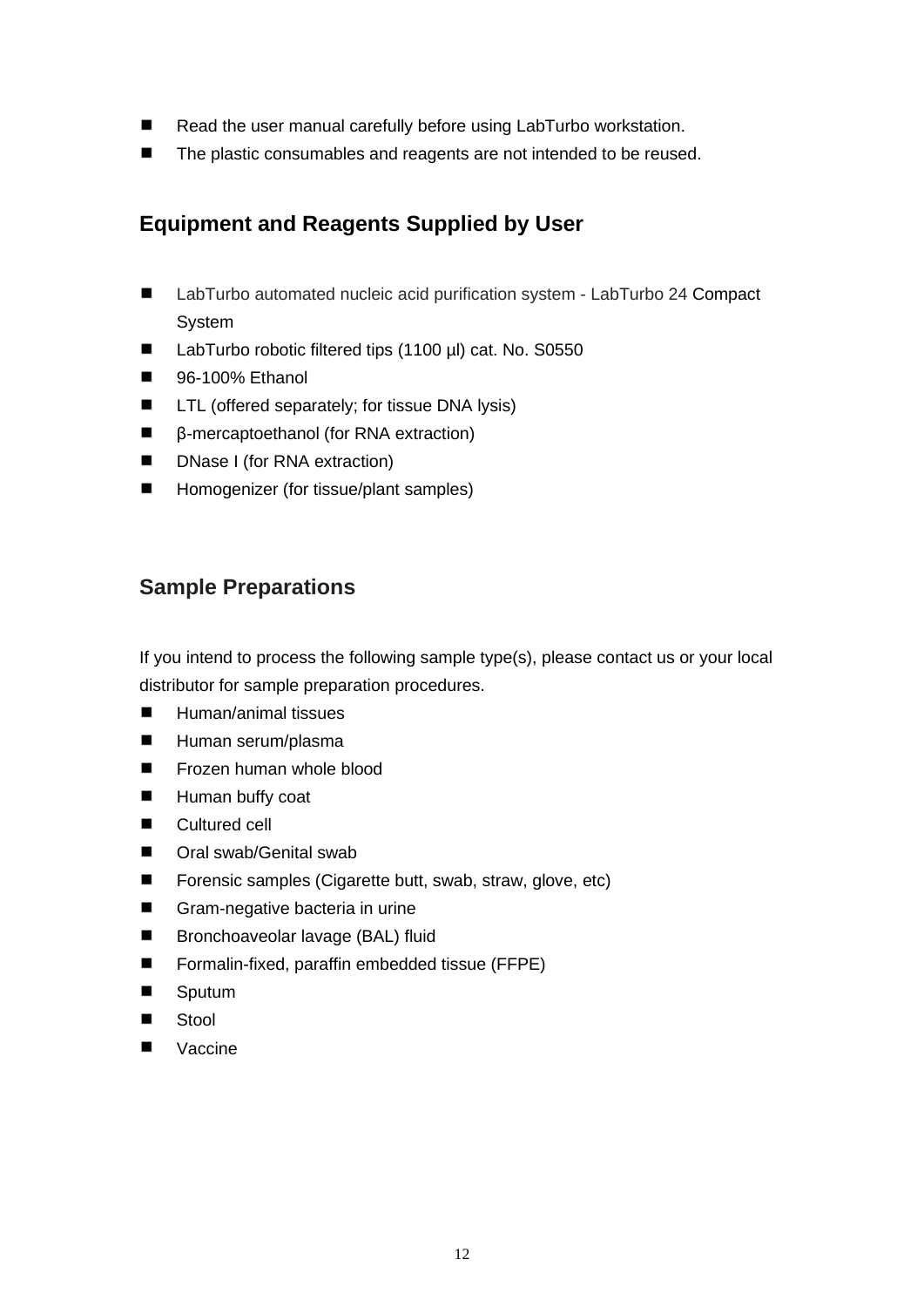# <span id="page-12-0"></span>**Performance of the Devices**

| Sample type                       | Input amount | Yield          | <b>Concentration</b> |
|-----------------------------------|--------------|----------------|----------------------|
|                                   |              |                | (For 100 µI Elution) |
| Human whole blood                 | 220 µl       | $3-8 \mu g$    | 30-80 ng/µl          |
| Human whole blood                 | $300$ $\mu$  | $4 - 10$ µg    | 40-100 ng/µl         |
| Human whole blood                 | 500 µl       | $6-15$ µg      | 60-150 ng/µl         |
| Human whole blood                 | 1000 µl      | $15 - 45$ µg   | 150-450 ng/µl        |
| Human whole blood                 | 2000 µl      | 35-100 µg      | 350-1000 ng/µl       |
| Mouse liver (10 mg)               | $300$ µl     | $20 - 40$ µg   | 200-400 ng/µl        |
| Mouse lung (25 mg)                | $300$ µl     | $7 - 13$ µg    | 70-130 ng/µl         |
| Mouse tail (0.5-1cm)              | $300$ µl     | $4-10 \mu g$   | 40-100 ng/µl         |
| Mouse stool (30 mg)               | $300$ µl     | $10-50 \mu g$  | 100-500 ng/µl        |
| Culture cell (5 x 10 <sup>6</sup> | $300$ $\mu$  | $20 - 30$ µg   | 200-300 ng/µl        |
| cells)                            |              |                |                      |
| Rice leaf (20 mg)                 | $300$ $\mu$  | $4-8$ µg       | 40-80 ng/µl          |
| Oil palm leaf (50 mg)             | 300 µl       | $1.5 - 4.5$ µg | 15-45 ng/µl          |

### <span id="page-12-1"></span>**Genomic DNA recovery performance evaluation (for DNA Mini Kit):**

## **Total RNA recovery performance evaluation (for RNA Mini Kit):**

| Sample type           | Input amount | Yield         | Concentration        |
|-----------------------|--------------|---------------|----------------------|
|                       |              |               | (For 100 µl Elution) |
| Human whole blood     | 500 µl       | $3-6$ $\mu$ g | $30-60$ ng/µl        |
| (from 1ml)            |              |               |                      |
| Human whole blood     | 1000 µl      | $5-12 \mu g$  | 50-120 ng/µl         |
| (from 3ml)            |              |               |                      |
| Arabidopsis leaf (100 | $1000$ µl    | $30 - 45$ µg  | 300-450 ng/µl        |
| mg)                   |              |               |                      |
| Mouse liver (10 mg)   | 1000 µl      | $20 - 40$ µg  | 200-400 ng/µl        |
| Chicken liver (10 mg) | 1000 µl      | $10-20 \mu g$ | 100-200 ng/µl        |
| Mouse muscle (15      | 1000 µl      | $5 - 15$ µg   | 50-150 ng/µl         |
| mg)                   |              |               |                      |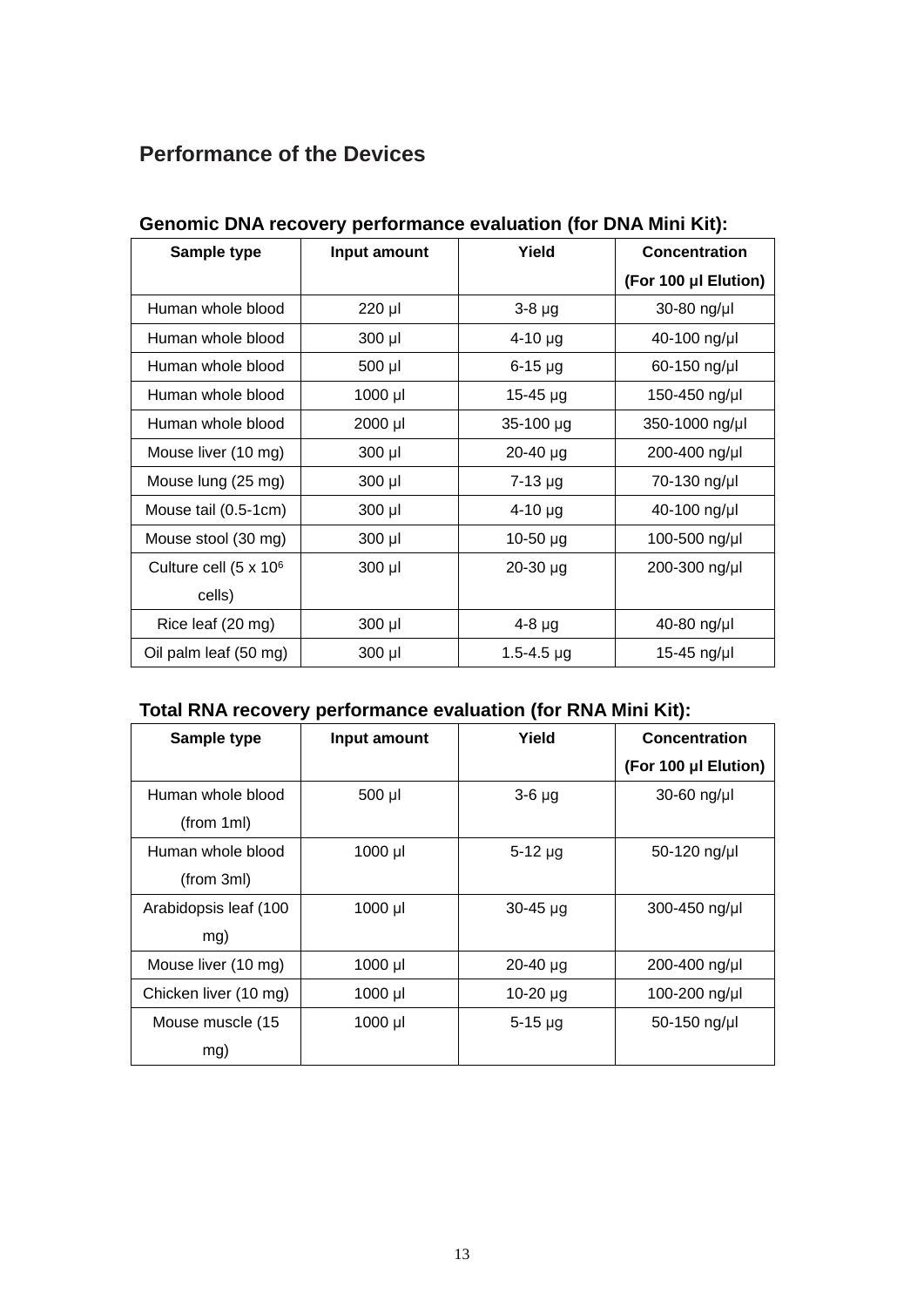### **Viral DNA/RNA recovery performance evaluation (for Viral DNA/RNA Mini Kit and Virus Mini Kit):**

| Sample type | Input amount | <b>Target</b> | qPCR CT value |
|-------------|--------------|---------------|---------------|
| Serum       | 220 µl       | <b>HBV</b>    | 24.5          |
| Serum       | $300$ $\mu$  | <b>HBV</b>    | 24.2          |
| Serum       | $500$ µl     | <b>HBV</b>    | 23.2          |
| Serum       | 1000 µl      | <b>HBV</b>    | 22.4          |

(Using same HBV origin for testing different input amount, HBV concentration=5x10<sup>5</sup> IU/ml)

(Using same HCV origin for testing different input amount, HCV concentration=5.2x10<sup>4</sup> IU/ml)

| Sample type | Input amount | Target     | qPCR CT value |
|-------------|--------------|------------|---------------|
| Serum       | $220$ µl     | <b>HCV</b> | 29.3          |
| Serum       | 300 µl       | <b>HCV</b> | 29.1          |
| Serum       | 500 µl       | <b>HCV</b> | 28.4          |
| Serum       | $1000$ $\mu$ | <b>HCV</b> | 27.5          |

The limit of detection of HCV was used to evaluate the performance of the LVX viral DNA/RNA extraction kit. The performance of the device is listed below:

| Limit of detection of HCV analysis |                     |                           |                 |  |
|------------------------------------|---------------------|---------------------------|-----------------|--|
| Viral load (IU/ml)                 | <b>Replicates</b>   | <b>Positive detection</b> | <b>Positive</b> |  |
|                                    |                     |                           | percentage (%)  |  |
| 25                                 | 63                  | 63                        | 100.0           |  |
| 20                                 | 63                  | 62                        | 98.4            |  |
| 15                                 | 63                  | 60                        | 95.2            |  |
| 10                                 | 63                  | 61                        | 96.8            |  |
| 7.5                                | 63                  | 56                        | 88.9            |  |
| 5                                  | 63                  | 48                        | 76.2            |  |
| Probit analysis 95%                | Viral load 10 IU/ml |                           |                 |  |

The limit of detection of HCV using the device is determined to be 10 IU/ml.

## **Interfering Substances Study**

An interfering substance study was performed to evaluate the interference of the presence of various common interfering substances. The study results indicate that the following interfering substances do not affect the performance of the devices: EDTA(17 µmol/L), Heparin(15 U/mL), Citrate(1.6 %), Hemoglobin(2 g/L),